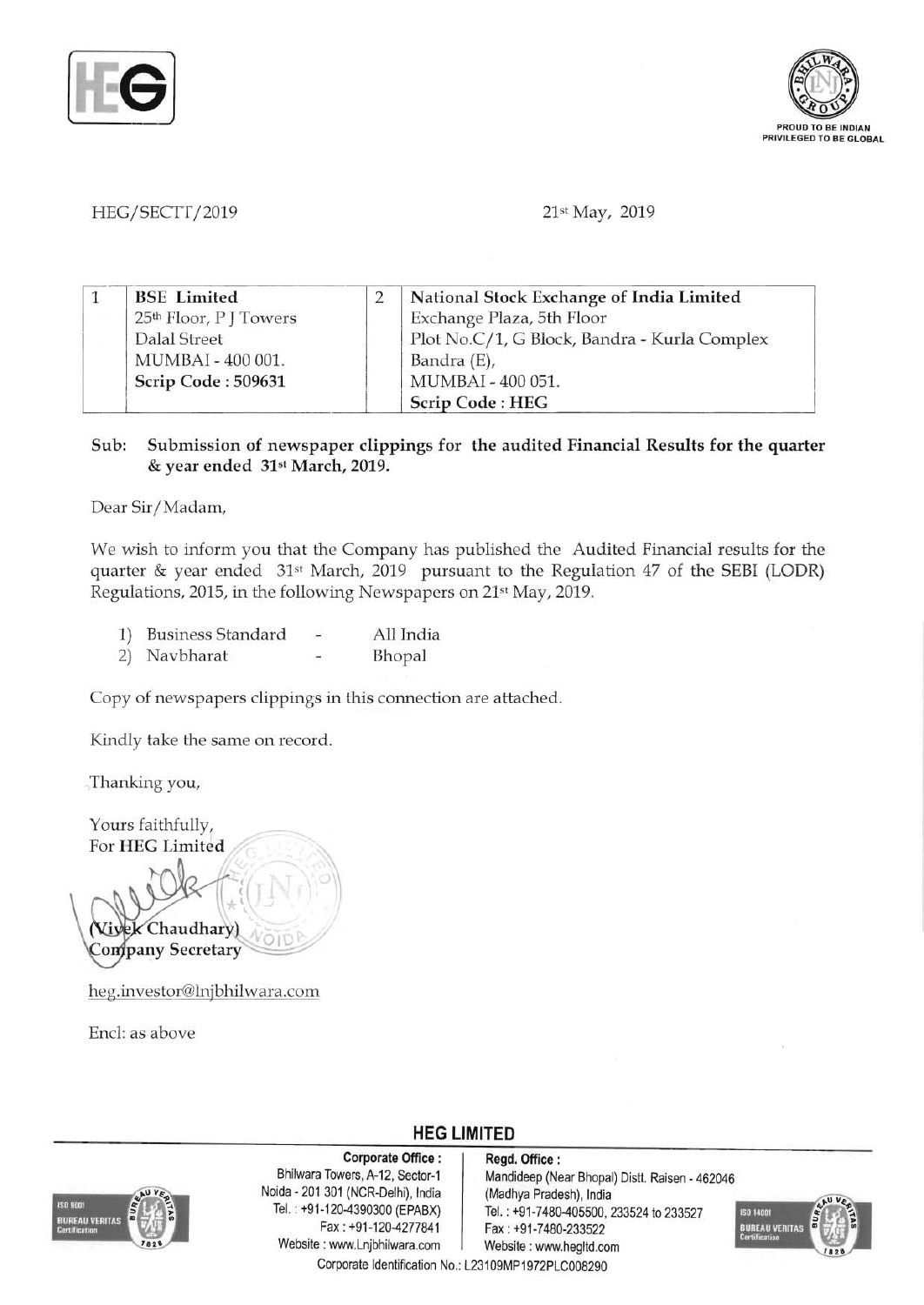# ~~ -~-- . ,, '-- ----------\_. -~--- <sup>~</sup> **,**  $\bullet$  **II definition is a set of the set of the set of the set of the set of the set of the set of the set of the set of the set of the set of the set of the set of the set of the set of the set of the set of the set of t**



'-

# STATEMENT OF AUDITED FINANCIAL RESULTS FOR THE QUARTER AND YEAR ENDED ON 31ST MARCH, 2019

| Si.<br>No. | <b>Particulars</b>                                                                                                                                 |                                       | <b>Standalone</b>              | <b>Consolidated</b>                                        |                                                     |                                                            |                                                            |
|------------|----------------------------------------------------------------------------------------------------------------------------------------------------|---------------------------------------|--------------------------------|------------------------------------------------------------|-----------------------------------------------------|------------------------------------------------------------|------------------------------------------------------------|
|            |                                                                                                                                                    | <b>Quarter Ended</b>                  | <b>Quarter Ended</b>           | <b>Year Ended</b><br>31st March,<br>2019<br><b>Audited</b> | <b>Year Ended</b><br>31st March.<br>2018<br>Audited | <b>Year Ended</b><br>31st March.<br>2019<br><b>Audited</b> | <b>Year Ended</b><br>31st March.<br>2018<br><b>Audited</b> |
|            |                                                                                                                                                    | 31st March.<br>2019<br><b>Audited</b> | 31st March.<br>2018<br>Audited |                                                            |                                                     |                                                            |                                                            |
|            |                                                                                                                                                    |                                       |                                |                                                            |                                                     |                                                            |                                                            |
| 2.         | Net Profit / (Loss) for the period (before Tax, Exceptional<br>and/or Extraordinary Items)                                                         | 806.22                                | 919.17                         | 4,677.08                                                   | 1,604.71                                            | 4,677.08                                                   | 1,604.71                                                   |
| 3.         | Net Profit / (Loss) for the period before tax (after<br>Exceptional and/or Extraordinary Items)                                                    | 806.22                                | 919.17                         | 4,677.08                                                   | 1,604.71                                            | 4,677.08                                                   | 1,604.71                                                   |
| 4.         | Net Profit / (Loss) for the period after tax<br>(after Exceptional and/or Extraordinary Items)                                                     | 524.42                                | 634.01                         | 3,050.43                                                   | 1,081.34                                            | 3,026.16                                                   | 1,099.34                                                   |
| 5.         | Total Comprehensive Income for the period [Comprising]<br>Profit/ (Loss) for the period (after tax) and Other<br>Comprehensive Income (after tax)] | 524.54                                | 634.26                         | 3,049.79                                                   | 1,081.10                                            | 3,025.57                                                   | 1,099.24                                                   |
| 6.         | <b>Equity Share Capital</b>                                                                                                                        | 38.60                                 | 39.96                          | 38.60                                                      | 39.96                                               | 38.60                                                      | 39.96                                                      |
| 7.         | Reserves (Excluding Revaluation Reserves)                                                                                                          | $\overline{\phantom{a}}$              | $\overline{a}$                 | 3,680.40                                                   | 1,768.66                                            | 3,755.09                                                   | 1,867.56                                                   |
| 8.         | Earnings Per Share (of ₹10/- each) (for continuing and<br>discontinued operations) (not annualized)                                                |                                       |                                |                                                            |                                                     |                                                            |                                                            |
|            | Basic                                                                                                                                              | 131.39                                | 158.66                         | 763.60                                                     | 270.61                                              | 757.53                                                     | 275.13                                                     |
|            | Diluted                                                                                                                                            | 131.39                                | 158.66                         | 763.60                                                     | 270.61                                              | 757.53                                                     | 275.13                                                     |

Notes: The above is an extract of the detailed format of Quarterly/Annual Financial Results filed with the Stock Exchanges under Regulation 33 of the SEBI (Listing Obligations and Disclosure Requirements) Regulations, 2015. The full format of Financial Results for the quarter and year ended on 31st March, 2019 are available on the Stock Exchange websites (www.bseindia.com / www.nseindia.com) and Company's website (www.hegltd.com).

For HEG Limited

Sd/-

 $\overline{\mathbf{N}^{\mathbf{A}}$ 

Ravi Jhunjhunwala J;!a~\_' ~da (U.P) Chairman, Managing Director & CEO

~~ DIN: 00060972 .'i 2P ay, 20~ , ' **.----** ~r *'*  -" , CIN: L23109MP1972PLCOO8290 <sup>~</sup>( Ravi Jhunjhunwala<br>
Dated: 20th May, 2019<br>
Div: 00060972<br>
Circomporate Office: Mandideep (Near Bhopal) Dist. L23109MP1972PLC008290<br>
Circomporate Office: Mandideep (Near Bhopal) Dist. Raisen - 462 046, (M.P.); Phone: 07480-2 E-mail: heg.investor@lnjbhilwara.com; Website: www.hegltd.com